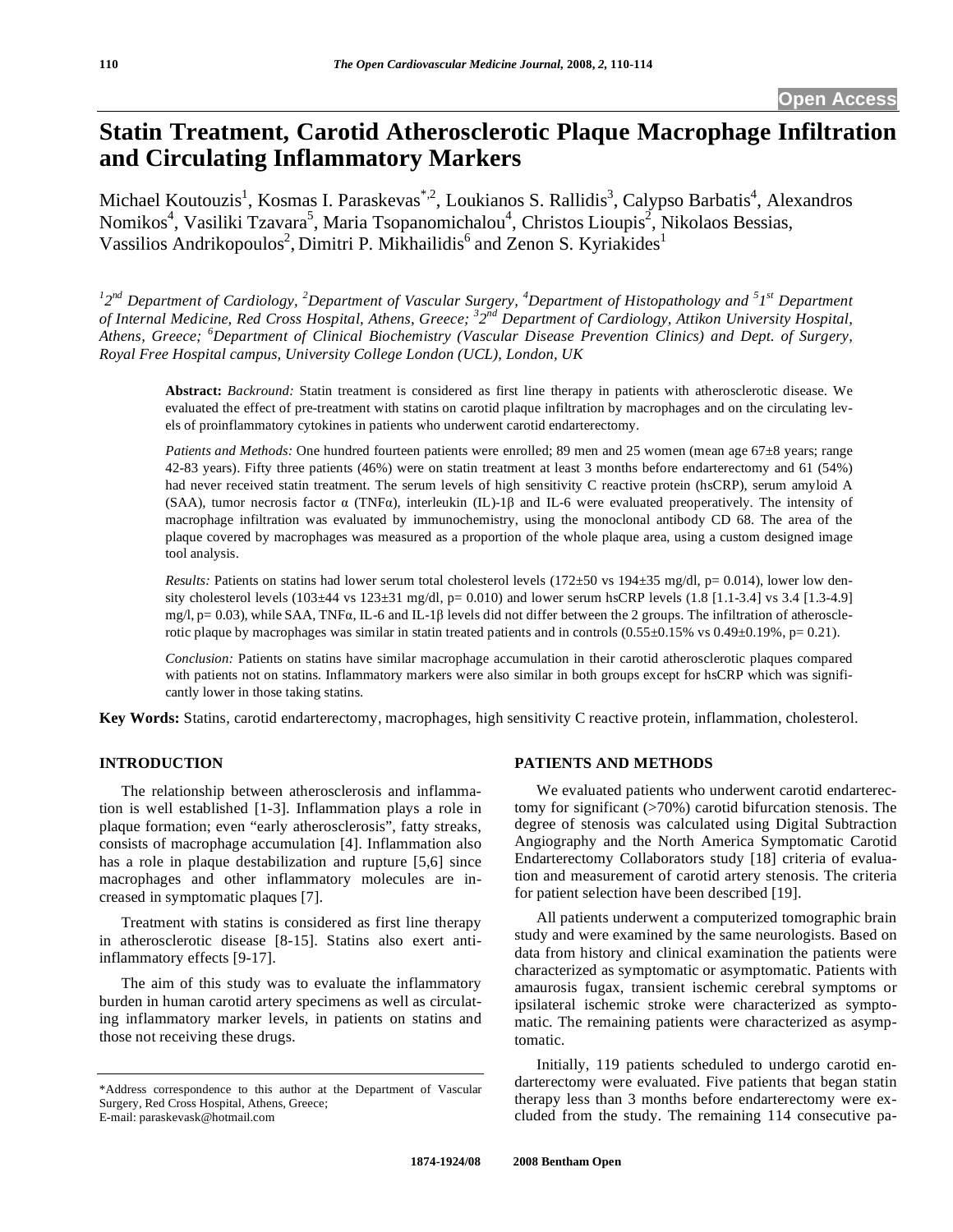tients formed the study population. Fifty three (46%) of them were on statin therapy at least 3 months before endarterectomy. The other 61 (54%) patients had never received statins. The following statins were used: 26 (47%) patients were on atorvastatin  $(22\pm 11 \text{ mg/day})$ , 16 (29%) on simvastatin  $(27\pm10 \text{ mg/day})$ , 8 (15%) on pravastatin (30 $\pm$ 12 mg/day), 2  $(4\%)$  on lovastatin  $(20 \text{ mg/day})$  and  $1 \ (2\%)$  was on fluvastatin (20 mg/day).

The study protocol was approved by the Red Cross Hospital Ethical Committee. Informed consent was obtained from all patients.

### **LABORATORY ANALYSIS**

Blood samples were obtained from all patients the day before endarterectomy, after an overnight fast. The samples were centrifuged for 15 min at approximately 1000 g. Serum was removed, aliquoted immediately and stored at -70° C until tested. Part of the blood sample was used to measure common serum parameters and the lipid profile. Serum interleukin (IL)-1 $\beta$ , IL-6 and tumor necrosis factor- $\alpha$  (TNF $\alpha$ ) concentrations were measured using quantitative sandwich enzyme immunoassay kits (Quantikine HS, R&D Systems, Minneapolis, USA). The lower limit of detection was <0.1 pg/ml for IL-1 $\beta$ , 0.04 pg/ml for IL-6 and 0.12 pg/ml for TNF $\alpha$ ; high sensitivity C-reactive protein (hsCRP) and serum amyloid A (SAA) were assayed by high sensitivity particle enhanced immunonephelometry (N Latex, Date-Behring Marburg GmbH, Marburg, Germany). The lower limit of detection was 0.18 mg/l for hsCRP and 0.8 mg/l for SAA. Values below the lower detection limit were considered as equal with this limit in the statistical analysis; there were no missing values. The coefficient variations for the assays used were for IL-1 $\beta$ , IL-6, TNF $\alpha$ , hsCRP and SAA 14%, 11%, 22%, 6% and 12%, respectively. Homocysteine levels were determined using an enzymatic assay for the Hitachi 917 analyzer (Roche Diagnostics, Indianapolis, IN 46250, USA), as previously described [20].

#### **CAROTID ENDARTERECTOMY**

All carotid endarterectomy procedures were performed by 1 group of vascular surgeons at the Department of Vascular Surgery of the Red Cross Hospital in Athens, from June 2004 to May 2006. Immediately after carotid endarterectomy the specimen was transferred in 0.9% normal saline solution to the laboratory. Transverse sections 4 mm thick were prepared from each atherosclerotic lesion. The section containing the most stenotic part of the bifurcation was labelled 0, while the consecutive parts distally were labelled  $+1, +2, +3$ etc and proximally -1, -2, -3 etc. Each part was embedded in a different paraffin block. Sequential transverse sections 4 μm apart were obtained from each block and stained with haematoxylin and eosin. These sections were used for classification of the atherosclerotic plaque according to the American Heart Association (AHA) criteria [4].

#### **IMMUNOHISTOCHEMISTRY**

In order to measure macrophage infiltration of atherosclerotic plaques, we used monoclonal antibodies to a cell marker (CD68, Q-Bend Clone, Dako Corporation, Caprinteria, California, USA). Sequential sections 4 mm apart were evaluated from the atherosclerotic part of each specimen. The number of slides evaluated per patient was  $4.1 \pm 2.4$  (mean±SD). The whole plaque area, excluding parts of the specimen without obvious atherosclerotic lesions, was evaluated at x400 magnification. Evaluation of the images was performed with the Image Tool analysis system (Image Pro Plus, Media Software, Cybernetics, Canada) by 2 independent examiners blinded to the clinical history, and the mean value was recorded. The results were expressed as the proportion of the whole plaque area stained with the monoclonal antibody CD 68.

## **STATISTICAL ANALYSIS**

Continuous parameters are reported as mean  $\pm$  standard deviation, non parametric variables as median (interquartile interval) and categorical variables as percentages. The t-test or Mann-Whitney test was used for comparing continuous variables between 2 groups, as appropriate. Categorical variables were compared by the chi-square test or Fisher's exact test. The Spearman correlation test was used to assess relationships between variables. A  $p<0.05$  was considered significant.

#### **RESULTS**

Clinical and demographic characteristics of the study population are shown in Table **1**. Statin treated patients had lower serum total cholesterol (176±49 vs 202±40 mg/dl, p= 0.011) and low density lipoprotein cholesterol (LDL-C 103 $\pm$ 46 vs 127 $\pm$ 34 mg/dl, p<0.001) than patients not receiving these drugs. The 2 groups had no differences in AHA plaque classification and in procedural complications (data not shown).

hsCRP serum levels were significantly lower in patients on statins than in the controls (Table **2**). The serum levels of SAA, TNF $\alpha$ , IL-1 $\beta$  and IL-6 did not differ between the 2 study groups (Table **2**).

Patients on statin treatment had no differences in the lesion area covered by macrophages compared with patients not receiving these drugs  $(0.55 \pm 0.15\% \text{ vs } 0.49 \pm 0.19\%$ , p= 0.21, data not shown). The interobeserver variability was moderate ( $\kappa$ = 0.61±0.09).

#### **DISCUSSION**

The main finding of this study is that patients on statins had the same degree of macrophage infiltration of their carotid atherosclerotic plaque with patients not receiving these drugs although serum hsCRP levels were significantly lower.

Several, but not all, studies favour the hypothesis that statins have beneficial effect on macrophage accumulation. Tahara *et al*. [21] using fluorodeoxyglucose positron emission tomography reported that simvastatin reduces the number of inflammation-rich atherosclerotic plaques compared with a placebo group. Crisby *et al*. [22] reported that patients pre-treated with pravastatin had less inflammation in their carotid arteries, compared with patients on placebo. Similar results were reported in monkeys, using simvastatin or pravastatin [23]. On the other hand, Verhoeven *et al*. [24] demonstrated that statin treated patients have increased amount of macrophages in their carotid endarterectomy specimens. However, in patients treated with atorvastatin, the increased amount of CD68 positive cells was not associated with increased protease activity [24]. Our findings are not consistent with either of these hypotheses, since we did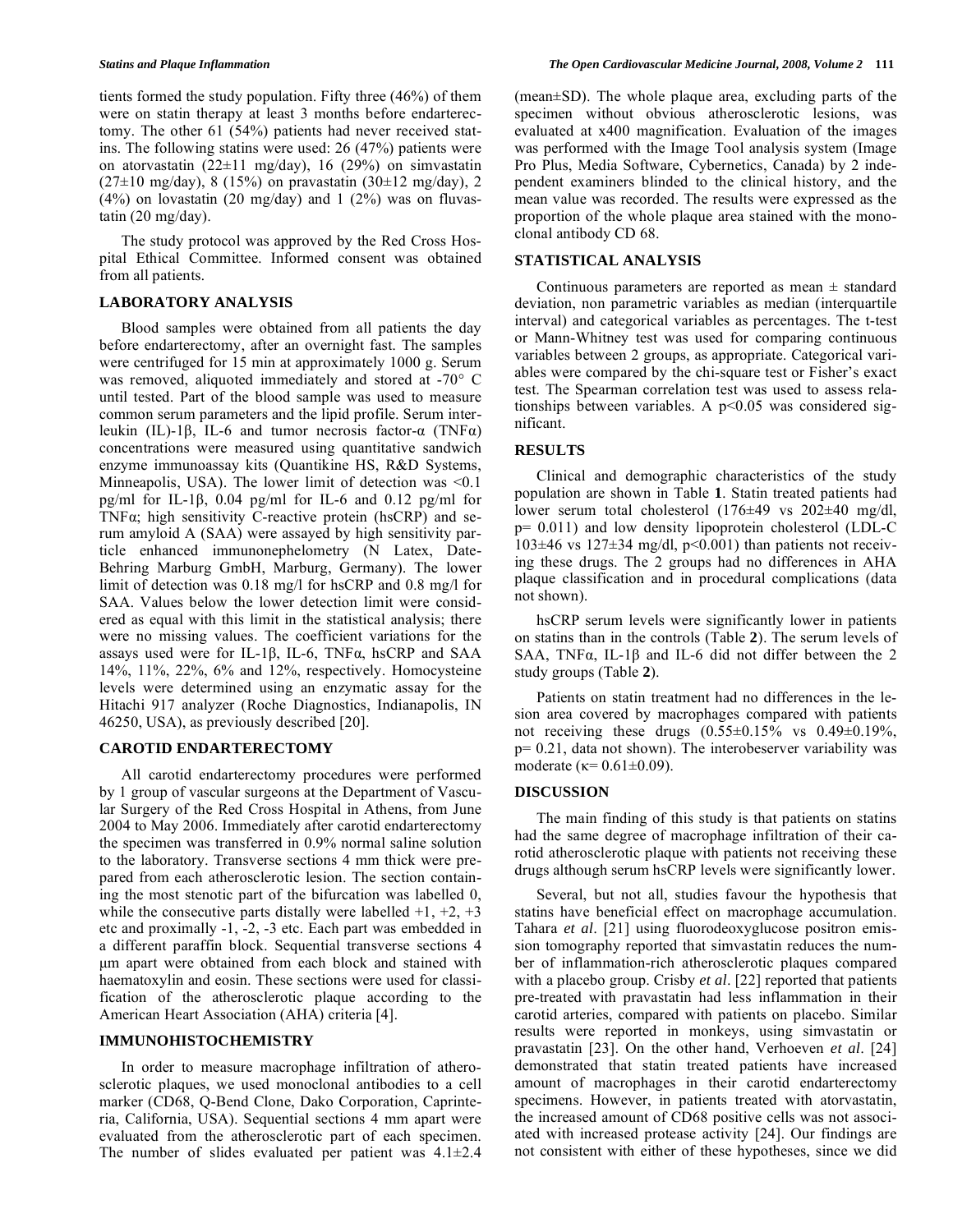## **Table 1. Clinical and Demographic Characteristics of the Statin and Control Groups**

|                                       | <b>Statin Group</b> | <b>Control Group</b> | p         |  |
|---------------------------------------|---------------------|----------------------|-----------|--|
| n                                     | 53                  | 61                   |           |  |
| Age (years)                           | $65.7 \pm 9.0$      | $67.0 \pm 8.3$       | 0.40      |  |
| Duration of statin treatment (months) | $20 \pm 17$         |                      |           |  |
| Cardiovascular risk factors           |                     |                      |           |  |
| Male sex                              | 42 (79%)            | 45 (74%)             | 0.64      |  |
| Coronary artery disease               | 13 (25%)            | $6(10\%)$            | 0.07      |  |
| Arterial Hypertension                 | 39 (74%)            | 49 (80%)             | 0.53      |  |
| Diabetes mellitus                     | 15 (28%)            | 14 (23%)             | 0.66      |  |
| Current cigarette smoking             | 31 (58%)            | 38 (62%)             | 0.82      |  |
| <b>Medical treatment</b>              |                     |                      |           |  |
| <b>ACE</b> inhibitors                 | 22 (41%)            | 22 (36%)             | 0.69      |  |
| <b>ARBs</b>                           | 10 (19%)            | 13 (21%)             | 0.93      |  |
| Beta-blockers                         | 18 (38%)            | 14 (23%)             | 0.27      |  |
| Calcium channel blockers              | 15(34%)             | 27 (44%)             | 0.12      |  |
| Diuretics                             | 10(19%)             | 21 (34%)             | 0.08      |  |
| Clopidogrel                           | 22 (42%)            | 24 (39%)             | 0.91      |  |
| Aspirin                               | 23 (43%)            | 29 (48%)             | 0.67      |  |
| Diabetes mellitus (oral drugs)        | 12(22%)             | 10(16%)              | 0.61      |  |
| Diabetes mellitus (insulin)           | 2(4%)               | 3(5%)                | 0.91      |  |
| Presence/absence of symptoms          |                     |                      |           |  |
| Symptomatic                           | 28 (53%)            | 31 (51%)             | 0.86      |  |
| Amaurosis Fugax                       | $1(2\%)$            | 2(3%)                | 0.93      |  |
| <b>Transient Ischemic Attacks</b>     | 22 (42%)            | 23 (38%)             | 0.95      |  |
| Ischemic Stroke                       | 5(9%)               | $6(10\%)$            | 0.86      |  |
| Asymptomatic                          | 25 (47%)            | 32 (52%)             | 0.57      |  |
| <b>Serum parameters</b>               |                     |                      |           |  |
| Total Cholesterol (mg/dl)             | $176 \pm 49$        | $202 \pm 40$         | $0.011\,$ |  |
| Low-density lipoprotein (mg/dl)       | $103 \pm 46$        | $127 \pm 34$         | < 0.001   |  |
| High-density lipoprotein (mg/dl)      | $38 \pm 6$          | $42 \pm 10$          | 0.16      |  |
| Triglyceride (mg/dl)                  | $159 \pm 109$       | $154 \pm 66$         | 0.86      |  |
| Apolipoprotein A (mg/dl)              | $111\pm21$          | $118\pm24$           | 0.23      |  |
| Apolipoprotein B (mg/dl)              | $89 \pm 30$         | $96 \pm 26$          | 0.11      |  |
| Lipoprotein (a) (mg/dl)               | $48 \pm 52$         | $41 \pm 29$          | 0.87      |  |
| Homocysteine (µmol/l)                 | $10.4 \pm 3.7$      | $13.0\pm5.1$         | $0.07\,$  |  |
| Creatinine (mg/dl)                    | $1.00\pm0.44$       | $1.03\pm0.47$        | 0.58      |  |

ACE, Angiotensin converting enzyme; ARBs, Angiotensin receptor blockers.

not demonstrate any difference in macrophage infiltration between patients receiving statins and those not on these drugs.

hsCRP was lower in patients treated with statins, while the levels of SAA,  $TNF\alpha$ , IL-1 $\beta$  and IL-6 were not different between the 2 groups. Statin-induced reduction in hsCRP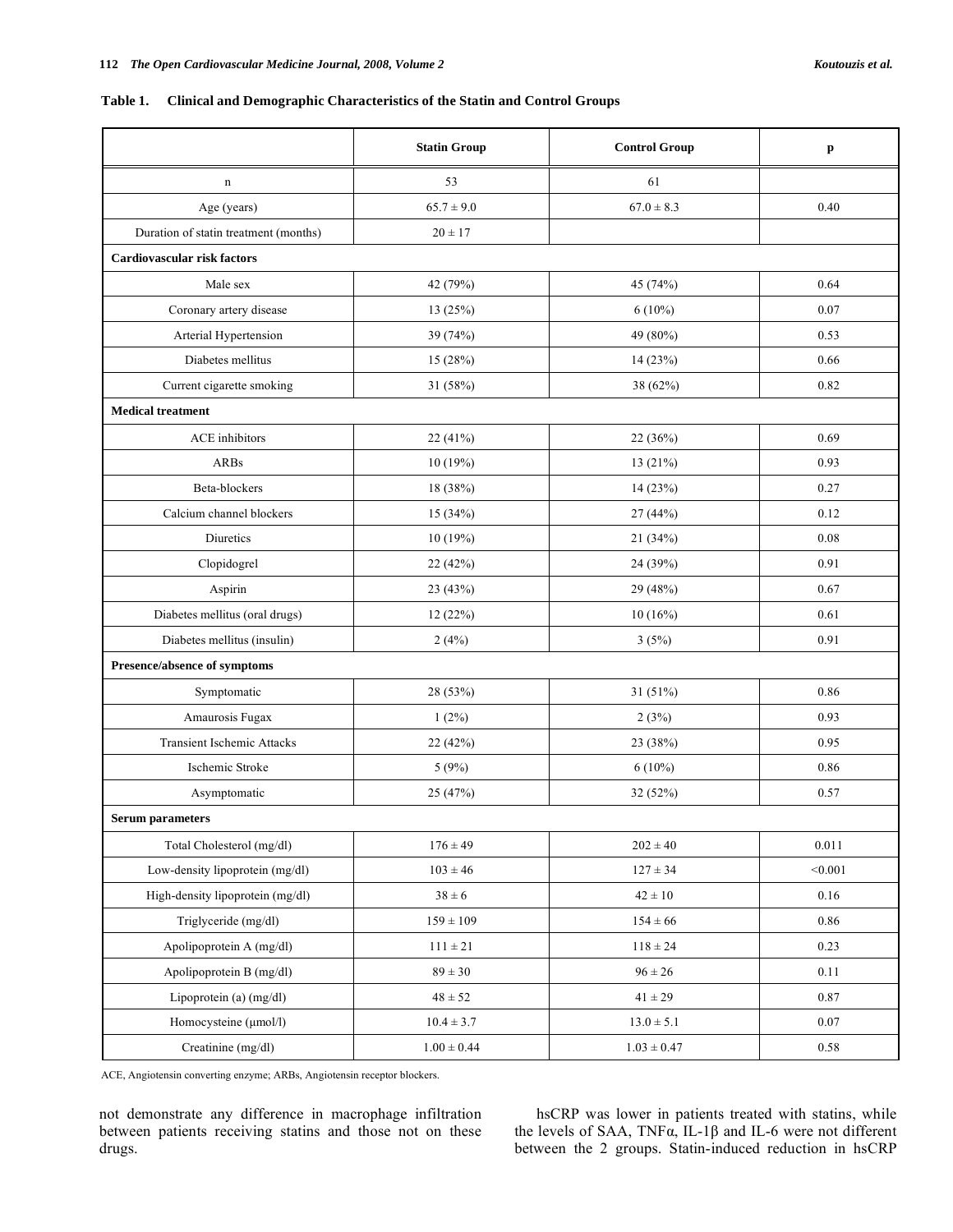| <b>Parameter</b>      | <b>Statin Treated</b> | <b>Controls</b>    | P    |
|-----------------------|-----------------------|--------------------|------|
| IL-6 $(pg/ml)$        | $2.5$ [1.8-4.1]       | $2.9$ [1.9-5.2]    | 0.24 |
| TNF- $\alpha$ (pg/ml) | $1.3$ [1.0-2.5]       | $1.2$ [0.7-2.0]    | 0.74 |
| IL-1b $(pg/ml)$       | $0.11$ [0.06-0.41]    | $0.12$ [0.06-0.43] | 0.73 |
| $SAA$ (mg/l)          | 10.3 [4.6-22.1]       | $11.2$ [3.8-23.6]  | 0.48 |
| $h$ sCRP $(mg/l)$     | $1.8$ [1.1-3.4]       | $3.4$ [1.3-4.9]    | 0.03 |

#### **Table 2. Serum Inflammatory Markers in Statin Treated and Control Patients with Carotid Bifurcation Disease**

IL-6, interleukin 6; TNF-a, tumor necrosis factor-a; IL-1b, interleukin 1b; SAA, serum amyloid A; hsCRP, high sensitivity C-reactive protein.

levels have been demonstrated in many studies in different patient populations [25-28]. The same is also true for SAA [29] although we did not observe this effect.

Statins are potent anti-inflammatory agents [2, 30-34]. The effect of statins on levels of inflammatory markers was evaluated in a group of hypercholesterolemic patients (n=68) [35]. Compared with diet alone, an 8-week regimen with atorvastatin plus diet recommendation was associated with a significant reduction in plasma levels of TNF $\alpha$  (2.9% vs 21.4%, respectively; p<0.0001), IL-6 (2.0% vs 22.1%, respectively; p<0.0001) and IL-1 (2.7% vs 16.4%, respectively; p<0.0001) [35]. A similar association between statin use and reduction of TNF $\alpha$  and IL-10 plasma levels was recently reported in patients with calcific aortic valve stenosis [36].

### **STUDY LIMITATIONS**

This was a prospective cross sectional study comparing patients receiving statins for more than 3 months with patients who never received these drugs. The different statins, with varying dosage and treatment duration is a limitation. The possible effect of other drugs (like angiotensin converting enzyme inhibitors, angiotensin receptor blockers, betablockers and others) on macrophage accumulation also needs to be considered. The antibody CD68 used to validate macrophages is a non-selective macrophage marker and cannot express the complicated functional status of the macrophages [24]. We also do not know if more aggressive LDL-C lowering would change the results.

## **CONCLUSIONS**

Patients on statins have no differences in macrophage accumulation in carotid atherosclerotic plaques compared with patients who never took these drugs. Inflammatory markers were similar in both groups except for hsCRP which was significantly lower in those individuals taking statins.

#### **REFERENCES**

- [1] Ross R. Atherosclerosis: an inflammatory disease. N Engl J Med  $1999: 340: 115-26$ .
- [2] Athyros VG, Kakafika AI, Karagiannis A, *et al*. Do we need to consider inflammatory markers when we treat atherosclerotic disease? Atherosclerosis 2008; 200: 1-12.
- [3] Libby P. Inflammation in atherosclerosis. Nature 2002; 420: 868- 74.
- [4] Stary HC, Chandler AB, Dinsmore RE, *et al*. A definition of advanced types of atherosclerotic lesions and a histological classification of atherosclerosis: A report from the Committee on Vascular Lesions of the council on Arteriosclerosis, American Heart Association. Circulation 1995; 92: 1355-74.
- [5] Schonbeck U, Mach F, Sukhova GK, *et al*. Regulation of matrix metalloproteinase expression in human vascular smooth muscle cells by T lymphocytes: a role for CD40 signaling in plaque rupture? Circ Res 1997; 81: 448-54.
- [6] Newby AC, Zaltsman AB. Fibrous cap formation or destruction- the critical importance of vascular smooth muscle cell proliferation, migration and matrix formation. Cardiovasc Res 1999; 41: 345-60.
- [7] Formato M, Farina M, Spirito R, *et al*. Evidence of a proinflammatory and proteolytic environment in plaques from endarterectomy segments of human carotid arteries. Arterioscler Thromb Vasc Biol 2004; 24: 129-35.
- [8] Sacks FM, Pfeffer MA, Moye LA, *et al*. The effect of pravastatin on coronary events after myocardial infarction in patients with average cholesterol levels. Cholesterol and recurrent events trial investigators. N Engl J Med 1996; 335: 1001-9.
- [9] Alnaeb ME, Alobaid N, Seifalian AM, *et al*. Statins and peripheral arterial disease: potential mechanisms and clinical benefits. Ann Vasc Surg 2006; 20: 696-705.
- [10] Scandinavian Simvastatin Study Group. Randomized trial of cholesterol lowering in 4444 patients with coronary heart disease: The Scandinavian Simvastatin Study Group (4S). Lancet 1994; 344: 1383-9.
- [11] Athyros VG, Mikhailidis DP, Papageorgiou AA, *et al*.; GREACE Collaborative Group. Effect of atorvastatin on high density lipoprotein cholesterol and its relationship with coronary events: a subgroup analysis of the GREek Atorvastatin and Coronary-heartdisease Evaluation (GREACE) Study. Curr Med Res Opin 2004; 20: 627-37.
- [12] Athyros VG, Kakafika AI, Papageorgiou AA, *et al*. Effects of statin treatment in men and women with stable coronary heart disease: a subgroup analysis of the GREACE Study. Curr Med Res Opin 2008; 24: 1593-9.
- [13] Tziomalos K, Athyros VG, Karagiannis A, *et al*. Endothelial function, arterial stiffness and lipid lowering drugs. Expert Opin Ther Targets 2007; 11: 1143-60.
- [14] Shepherd J, Cobbe SM, Ford I, *et al*. Prevention of coronary heart disease with pravastatin in men with hypercholesterolemia. West of Scotland Coronary Prevention Study Group. N Engl J Med 1995; 333: 1301-7.
- [15] Paraskevas KI, Hamilton G, Mikhailidis DP. Statins: an essential component in the management of carotid artery disease. J Vasc Surg 2007; 46: 373-86.
- [16] Paraskevas KI, Tzovaras AA, Briana DD, *et al*. Emerging indications for statins: a pluripotent family of agents with several potential applications. Curr Pharm Des 2007; 13: 3622-36.
- [17] Paraskevas KI, Liapis CD, Hamilton G, *et al*. Can statins reduce perioperative morbidity and mortality in patients undergoing noncardiac vascular surgery? Eur J Vasc Endovasc Surg 2006; 32: 286- 93.
- [18] Clinical alert: benefit of carotid endarterectomy for patients with high-grade stenosis of the internal carotid artery. National Institute of Neurological Disorders and Stroke and Trauma Division. North American Symptomatic Carotid Endarterectomy Trial (NASCET) investigators. Stroke 1991; 22: 816-7.
- [19] Koutouzis M, Nomikos A, Nikolidakis S, *et al*. Statin treated patients have reduced intraplaque angiogenesis in carotid endarterectomy specimens. Atherosclerosis 2007; 192: 457-63.